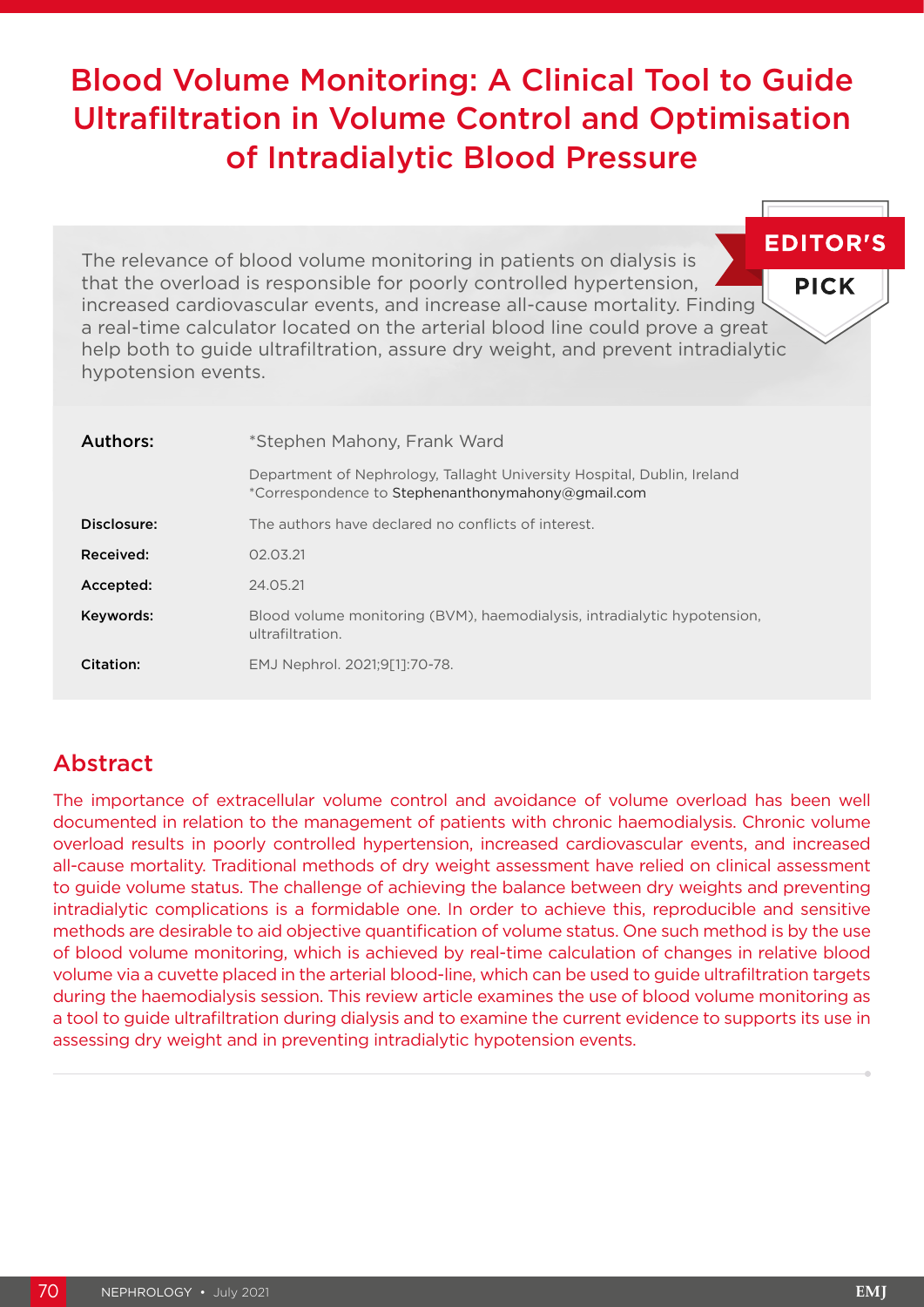## INTRODUCTION

The importance of extracellular volume control and avoidance of volume overload have been well documented in relation to management of patients with chronic haemodialysis. Chronic volume overload results in poorly controlled hypertension, increased cardiovascular events, and all-cause mortality.<sup>1-3</sup> Traditional methods of dry weight assessment have relied on clinical assessment to guide volume status. Unfortunately, relying on clinical signs of volume overload and assessment of dry weight correlates poorly with a true euvolemic state. Various studies have shown that up to 25% of patients in haemodialysis cohorts are chronically volume overloaded.4,5 Indeed, according to Agarwal et al.,<sup>6</sup> markers of intravascular volume expansion, such as inferior vena cava diameter, blood volume monitoring (BVM), inflammatory markers, and plasma volume markers, may not be directly reflected by the clinical finding of oedema.<sup>7</sup>

The achievement of dry weight is associated with improvement in blood pressure control8-10 and reduction in the requirement for antihypertensive medication.5 Blood pressure control without the use of pharmacotherapy is a strong predictor of survival in the population on dialysis and hence dry weight achievement, by extension, is a positive prognostic factor.<sup>11</sup> Conversely, aggressive ultrafiltration and targeting an inappropriately low dry weight can lead to intradialytic hypotension (IDH), nausea, central nervous system dysfunction, cramping, and risks compromising vascular access and worsening residual renal function.6,12

The challenge of achieving the balance between dry weight and preventing intradialytic complications is a formidable one. In order to achieve this, reproducible and sensitive methods are desirable and would aid quantification of volume status. One such method is the use of BVM, which is achieved by real-time calculation of changes to relative blood volume via a cuvette placed in the arterial bloodline. These calculations can then be used to guide ultrafiltration targets during haemodialysis sessions.4,13,15 This review article examines the use of BVM as a tool to guide ultrafiltration during dialysis and examines the current evidence to support its use in assessing dry weight and in preventing IDH events.

## BLOOD VOLUME MONITORING IN **PRACTICE**

The use of BVM dates back to the early 1990s when CRIT-LINE**®** technology (Fresenius Medical Care, Bad Homburg, Germany) was first used as a non-invasive method of measuring haematocrit changes during haemodialysis, in real time, by connection of an additional monitor to the dialysis arterial line set-up.<sup>16</sup> This technology has continued to evolve, with some haemodialysis platforms now including software that uses continuous BVM biofeedback to automatically optimise ultrafiltration during the treatment (HemoControl**®**on the Artis Pysio**®** system, Baxter, Deerfield, Illinois, USA). While the mechanism of each BVM system may differ slightly, the underlying fundamentals are similar. As ultrafiltration removes fluid from the intravascular space, it changes the haematocrit, concentration of protein, and overall density of the blood.<sup>17,18</sup> Changes in the density of the blood can be determined by the velocity at which sound travels from the ultrasonic transmitter to the receiver; from this the relative blood volume (RBV) can be calculated within 2.9% accuracy.18-20 A flat BVM curve during a dialysis session suggests that the plasma refill rate is occurring at an equivalent or higher rate than ultrafiltration (UF). Hence, a flat curve signals that there is scope to further increase the UF target and adjust the dry weight of the patient in the right clinical setting. A 'flatcurve' has been defined as a <5% reduction in RBV during the course of treatment. For patients with a >5% drop in RBV, a plasma refill test can be conducted at the end of the dialysis session. This is performed by turning off UF and rechecking the RBV after ten minutes; a vascular refill resulting in a ≥1.5% increase in RBV is consistent with excessive refill from extravascular compartments, thus indicating volume overload.12 Patients with a >5% drop in RBV and a plasma refill of <1.5% are considered to have adequate UF and accurate dry weight goals.<sup>12,21-24</sup> (Figure 1). An RBV critical level is also determined to guide the rate of UF and in theory prevent IDH events. RBV critical levels are calculated by documenting the RBV level at which a patient develops symptomatic hypotension.25 While BVM is useful in most patients on dialysis, one of the main limitations is its unreliability in patients with low UF rates  $(<$ 2.5 mL/kg/hour). $^{21}$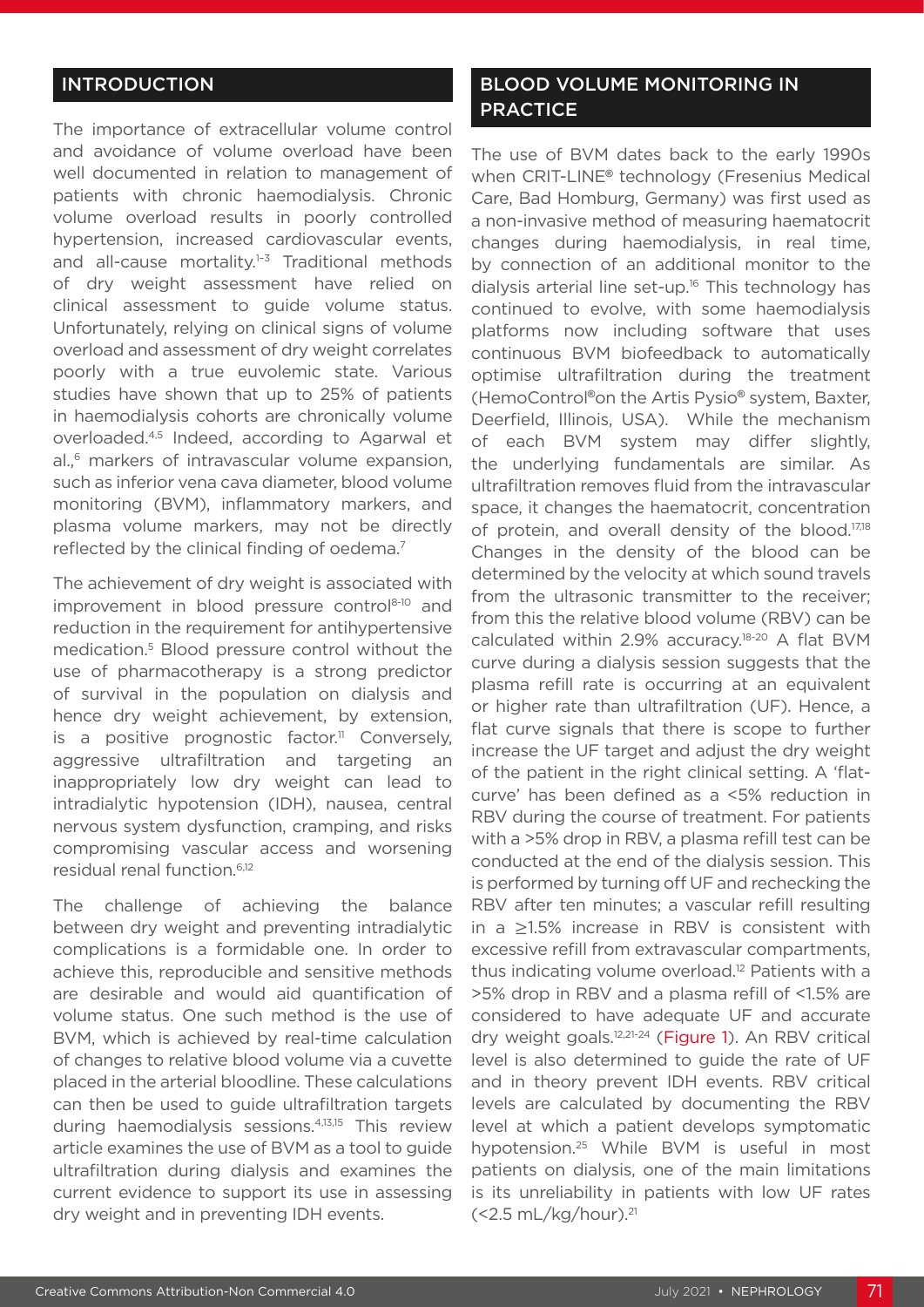## BLOOD VOLUME MONITORING AND DRY WEIGHT

The concept of dry weight dates nearly as far back as the invention of intermittent haemodialysis.7 The definitions of dry weight have changed over time but can be defined as the lowest post-dialysis weight tolerated without significant signs of hypovolaemia.<sup>6,16,17</sup> The DRIP

trial<sup>26</sup> found that extracellular volume expansion may be present even in the absence of clinical signs. This supports the clinical practice of dry weight challenging as a first-line strategy to improve blood pressure control as extracellular expansion is often accompanied by hypertension. Studies have quoted the prevalence of volume overload in patients on dialysis to be as high as 25%, demonstrating the clinical burden it poses on dialysis management.4,5,27



#### Figure 1: Comparison of blood volume monitoring wet versus blood volume monitoring dry.

A relative blood volume reduction of >5% and <1.5% relative blood volume plasma refill at the end of ultrafiltration treatment are classified as blood volume monitoring dry. BVM: blood volume monitoring.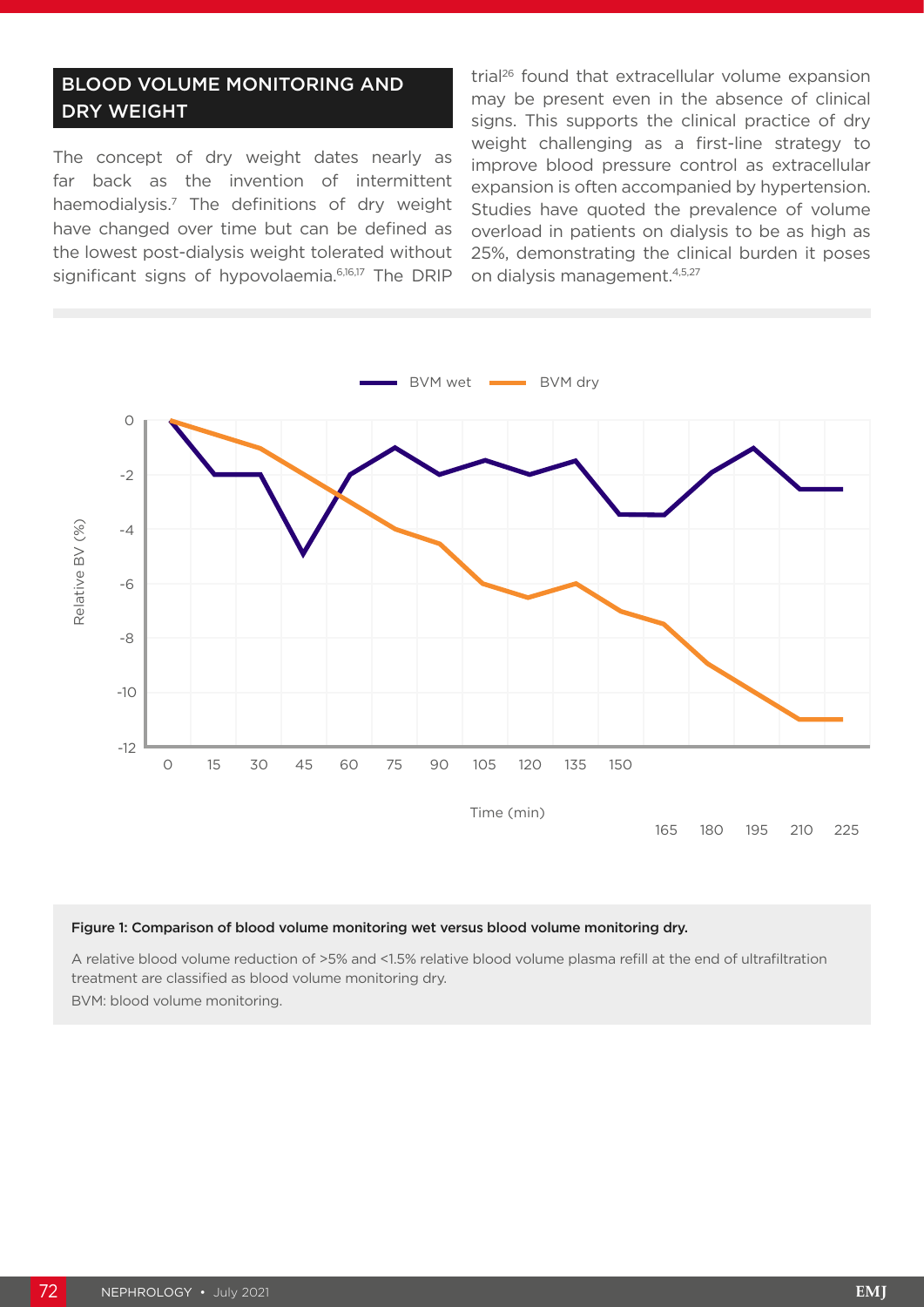### Table 1: Comparison of trial outcomes in utilisation of blood volume monitoring-guided ultrafiltration goals.

| Publication                                           | Study type                                           | Study design                                                                                                                                                                                                                                                                                                                                                                                                              | Population                                                                                                         | Outcome                                                                                                                                                                                                                                                                            |
|-------------------------------------------------------|------------------------------------------------------|---------------------------------------------------------------------------------------------------------------------------------------------------------------------------------------------------------------------------------------------------------------------------------------------------------------------------------------------------------------------------------------------------------------------------|--------------------------------------------------------------------------------------------------------------------|------------------------------------------------------------------------------------------------------------------------------------------------------------------------------------------------------------------------------------------------------------------------------------|
| Hecking et<br>al., <sup>23</sup> 2012<br>Rodriguez et | Multicentre RCT<br>Single-arm, Phase 3               | 4-week, multicentre RCT<br>using BVM guidance for<br>dry weight reduction in<br>fluid-overloaded patients<br>on HD defined as ECV<br>>15%<br>Triple-arm analysis 1:1:1<br>comparing UCR-guided<br>HD versus UTR-guided<br>HD versus HD CONV<br>Phase 3 prospective                                                                                                                                                        | 64 patients<br>(22 CONV,<br>20 UTR, 22<br>UCR)<br>Male: 60%<br>Female: 40%<br>Mean age:<br>62 years<br>28 Patients | Significantly lower IDH complications<br>in UTR (21±21%) versus UCR (39±27%)<br>versus CONV (34±20%)<br>Overall SBP reduction 17±22 mmHg,<br>with no significant difference between<br>groups<br>67.9% of patients had their                                                       |
| al., <sup>22</sup> 2005                               | prospective study                                    | study of 28 stable<br>patients on HD using Crit<br>Line III monitors to assess<br><b>DW</b><br>Phase 1: time dependence<br>of vascular refill after HD<br>completion<br>Phase 2: intradialytic<br>changes in blood volume<br>and post-dialytic vascular<br>compartment refill when<br>UF stopped for last 10<br>minutes of HD<br>Phase 3: evaluation of<br>DW changes from using<br>BVM versus estimated<br>DW previously | Male: 75%<br>Female: 25%<br>Mean age:<br>68 years                                                                  | DW decreased<br>46.4% had DW reduced by >1 kg<br>32.1% had their DW increased<br>DW pre-study were estimated by a<br>dialysis medical director and nephrology<br>nurse. DW was defined as lowest weight<br>that a patient could tolerate without<br>signs/symptoms of hypovolaemia |
| Hussein et al., <sup>12</sup><br>2016                 | Randomised<br>cross-sectional<br>observational study | Randomised cross-<br>sectional observational<br>study of 169 patients on<br>HD across five centres,<br>using BVM on a single<br>session to estimate DW<br>compared to clinician-<br>assigned DW                                                                                                                                                                                                                           | 169 patients<br>Male: 58%<br>Female: 42%<br>Mean age:<br>64 years                                                  | 73/169 patients (43%) were volume-<br>overloaded based on BVM curve<br>54/169 (31.9 %) were BVM wet despite<br>reaching target DW based on<br>clinical assessment<br>BVM wet was defined as failure of RBV<br>to drop by 5% or vascular refill >1.5% at<br>end of HD session       |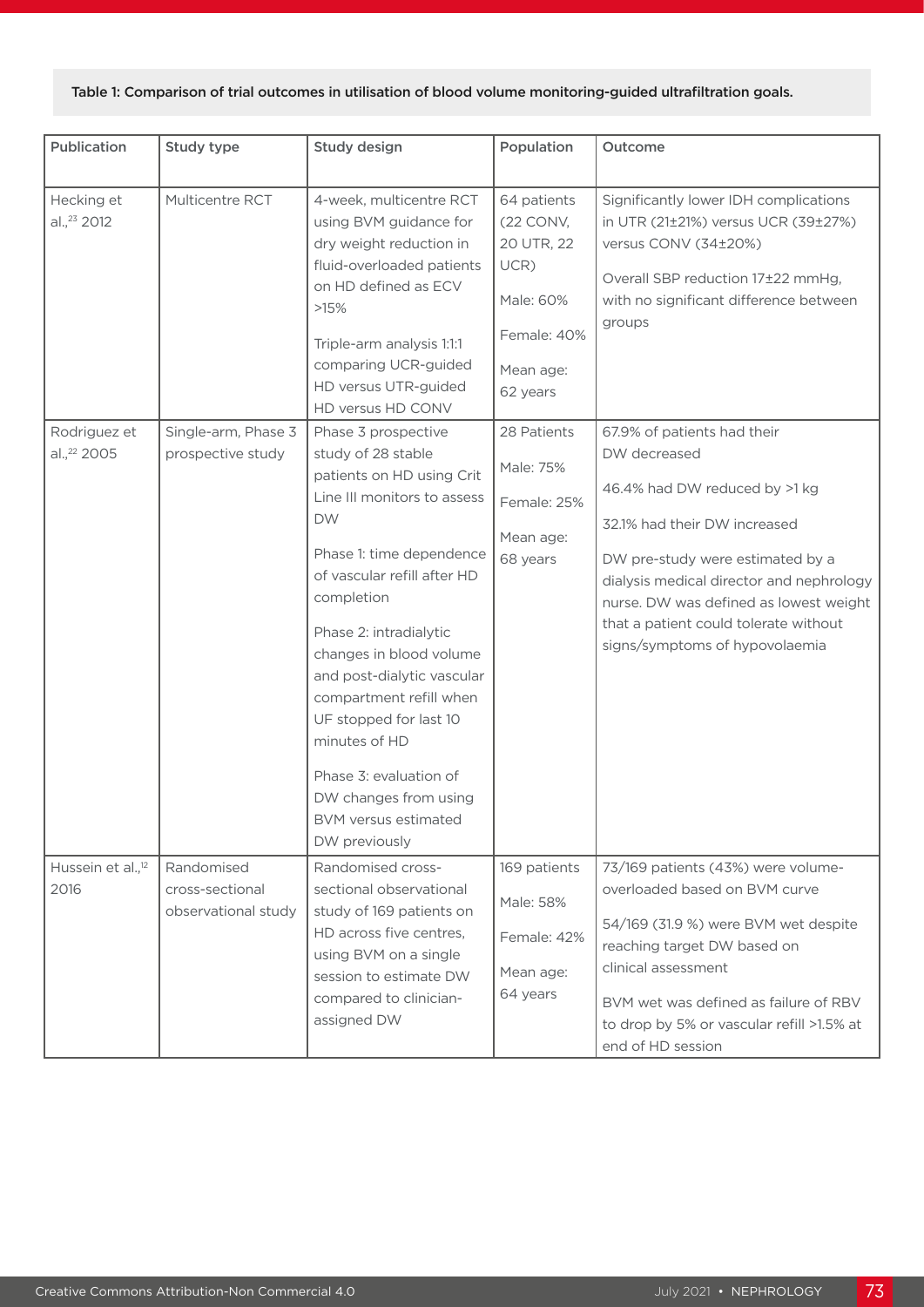#### Table 1 continued.

| Publication                           | Study type                                | Study design                                                                                                                                                        | Population                                                       | Outcome                                                                                                                                                                                                                                                                                                                                                                                                                                                                                                                                   |
|---------------------------------------|-------------------------------------------|---------------------------------------------------------------------------------------------------------------------------------------------------------------------|------------------------------------------------------------------|-------------------------------------------------------------------------------------------------------------------------------------------------------------------------------------------------------------------------------------------------------------------------------------------------------------------------------------------------------------------------------------------------------------------------------------------------------------------------------------------------------------------------------------------|
|                                       |                                           |                                                                                                                                                                     |                                                                  |                                                                                                                                                                                                                                                                                                                                                                                                                                                                                                                                           |
| Maduell et al., <sup>21</sup><br>2013 | Observational<br>cross-sectional<br>study | Observational cross-<br>sectional study of 55<br>patients on HD, followed<br>for 7 HD sessions, to<br>determine sensitivity of<br>BVM in fluid<br>status assessment | 55 patients<br>Male: 67%<br>Female: 33%<br>Mean age:<br>63 years | Using receiver-operating characteristics<br>analysis, BVM had moderate sensitivity<br>in detecting FO between 1-3 L (AUC:<br>0.60-0.65), slightly higher sensitivity<br>for FO <1L (AUC: 0.7), and was most<br>sensitive at detecting FO > 3L<br>(AUC: 0.85)<br>Volume markers used were 1) Slope4h<br>defined as the linear slope of the RBV<br>decrease over the whole treatment; 2)<br>RBV % reached at end of treatment; and<br>3) volume index defined as RBV slope<br>over full treatment and normalised by<br>UFR over post-weight |

AUC: area under the curve; BVM: blood volume monitoring; CONV: conventional haemodialysis; DW: dry weight; ECV: extracellular volume; FO: fluid overload; HD: haemodialysis; IDH: intradialytic hypotension; RBV: relative blood volume; RCT: randomised controlled trial; SBP: systolic blood pressure; UCR: dialysate conductivity-regulated; UF: ultrafiltration; UFR: ultrafiltration rate; UTR: ultrafiltration- and temperature-regulated.

When the importance of volume control is discussed it is important not only to correlate it with adequate dialysis goals but also to examine the long-term consequences of a chronically fluidoverloaded state. Patients with end-stage kidney disease are unable to maintain fluid and salt haemostasis and hence volume overload plays a key role in increased cardiovascular events in the population on haemodialysis.28-30 The intermittent nature of haemodialysis results in a constant flux between dry weight and intradialytic weight gain, which is associated with cyclical cardiac stress and ultimately cardiac remodelling.<sup>31</sup> The persistent hypertension resultant from chronic volume overload lends itself to the development of left ventricular hypertrophy.<sup>32</sup> Left ventricular hypertrophy causes both systolic and diastolic dysfunction, which predisposes patients to the risk of fatal arrhythmias.28,33 It is unsurprising that cardiovascular disease accounts for over half of all-cause mortality in the population on dialysis given the above and accelerated vascular calcification.34 Given the clinical significance of this issue, clinical research into developing

strategies to aid judgement of appropriate dry weight is ongoing. One such strategy is investigating the effectiveness of BVM as a predictor of dry weight and appropriate goaldirected ultrafiltration.5,12,14,21-24

The data surrounding BVM as an effective tool in the management of ultrafiltration in patients on dialysis has yielded mixed results. The CLIMB trial<sup>14</sup> hypothesised the use of Crit-Line technology to monitor intradialytic haematocrit would decrease patient morbidity in comparison to conventional methods based on symptoms, blood pressure, weight, and physical exam. However, results from the trial found that there was a greater number of hospitalisations and mortality in the Crit-Line interventional arm than the conventional arm of the trial. The authors advised that the results of the trial should be interpreted with caution as there may have been a failure to randomise clinical variants among the two study groups equally. However, the trial casts doubt whether quantitative monitoring via a BVM is superior to clinical judgement.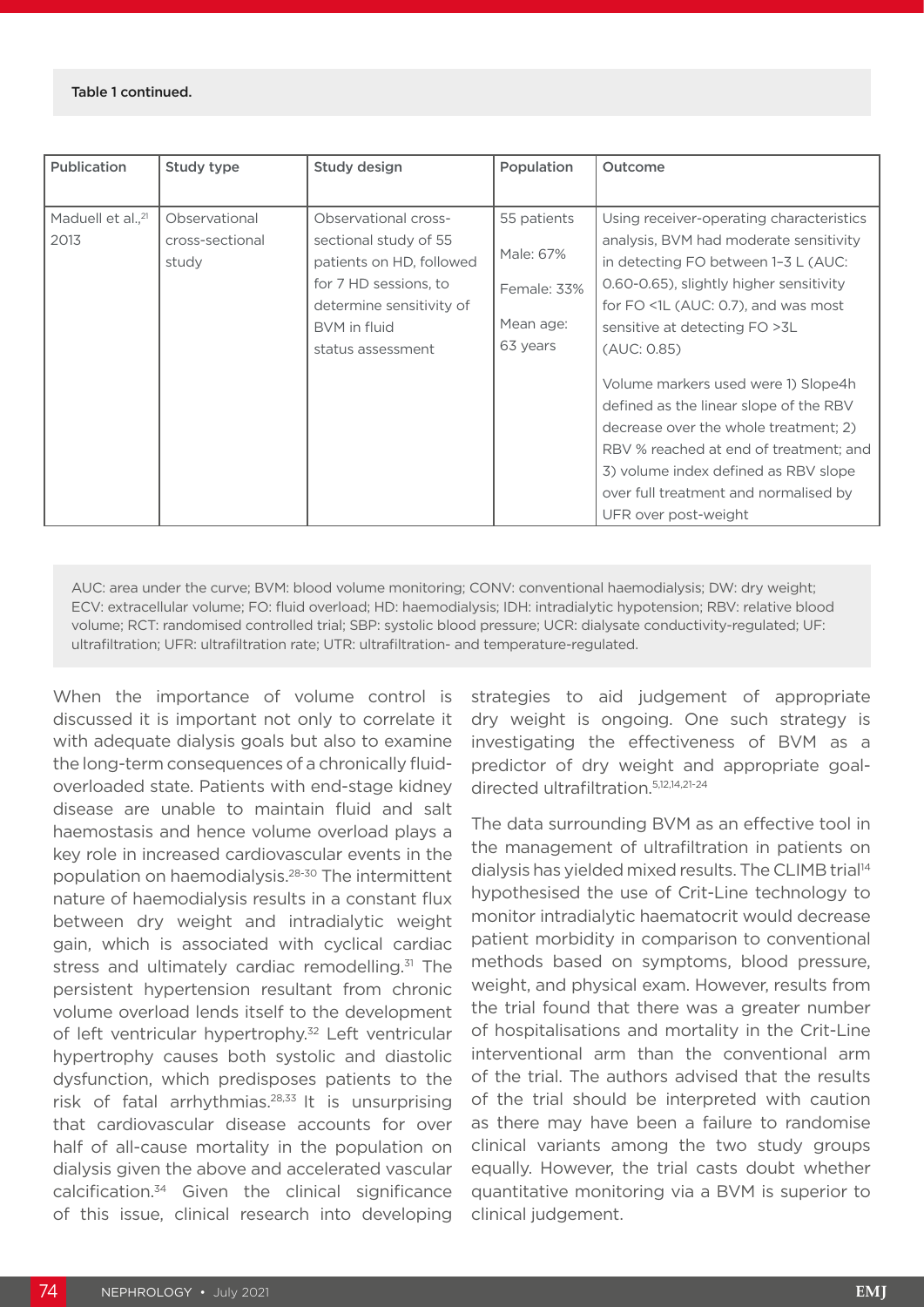Hecking et al.<sup>23</sup> described the use of BVM with regulation of ultrafiltration and dialysate conductivity (UCR) and/or regulation of ultrafiltration and temperature versus a conventional control group to decrease dry weight in fluid-overloaded patients on haemodialysis. The study attempted a rapid dry weight reduction in a volume-overloaded dialysis population. While the trial showed that there were fewer intradialytic complications in the ultrafiltration and temperature group (20±19%) versus UCR (47±27%) and the conventional group (41±30%), the overall complication rate remained high. Despite dealing with a population deemed volume overloaded, the rates of intradialytic hypotension mirrored that of the DRIP trial.<sup>26</sup> The authors noted technical mistakes in 36% of UCR dialysis sessions and therefore the trial results are to be interpreted with caution. A 17±22 mmHg reduction in systolic blood pressure was noted following dry weight reduction; however, there was no significant difference between each of the groups. This suggests that dry weight reduction results in improved blood pressure control regardless of the modality used. Similar findings in blood pressure were also demonstrated regarding dry weight reduction in the DRIP trial.26

BVM is unable to directly define dry weight since intradialytic changes in blood volume only account for the plasma compartment.<sup>12,35</sup> However, the extracellular compartment can mirror intradialytic changes reflected by the rate of vascular refilling.<sup>22,36</sup> Rodriguez et al.<sup>22</sup> hypothesised this in a study using Crit Line III monitors to assess dry weight. The trial theorised that intradialytic changes and postdialytic refilling are both indirectly related to the composition of the extracellular compartment. Using Crit Line III monitors, all 28 patients in the trial had their dry weight adjusted from baseline assessment, 19 patients had their dry weight decreased, and nine patients had their dry weight increased. The changes to dry weight were based on post-dialytic vascular compartment refill and patient symptoms. The authors concluded that BVM, in conjunction with clinical assessment, was effective in achieving true dry weight. Similarly, Hussein et al.<sup>12</sup> found a high prevalence of volume overload in their study population. Forty-three percent of the 169 patients assessed were noted to be BVM wet, defined as failure to drop blood volume below -5% or an increase in blood volume

by 1.5% during vascular refill. As such, dry weights were adjusted to new dry weight targets based on BVM findings. Maduell et al.<sup>21</sup> concluded from their study of 55 patients that BVM was effective in determining high levels of volume overload but was less useful in detecting low-to-moderate levels of fluid overload (Table 1).

Given the range of results found within the literature, it is clear that the theory behind BVM doesn't always correlate with findings in the patient population on dialysis. Achievement of dry weight can be hampered by intradialytic hypotensive episodes, which may not be solely related to intravascular volume status. Blood pressure changes during dialysis are multifactorial and include reduction in vascular tone and autonomic dysfunction, which are particularly important in the patient population who are on dialysis and diabetic.<sup>37</sup>

## BVM AND INTRADIALYTIC BLOOD PRESSURE

Intradialytic blood pressure issues, predominantly intradialytic hypotensive events, are common among the population on dialysis with up to 30% of dialysis treatments complicated by intradialytic hypotensive events.<sup>38</sup> Intradialytic episodes are not only a source of morbidity for patients but also have a significant impact on the efficacy of dialysis sessions, ultrafiltration goals, and cardiac dysfunction, and may compromise vascular access.39-41 The definition of intradialytic hypotension (IDH) is defined as ≥20 mmHg drop in systolic blood pressure accompanied by symptoms of hypoperfusion. Intradialytic hypotensive events have been associated with increased mortality, cerebral atrophy, myocardial stunning, ischaemic heart disease, and loss of residual renal function.6,12,42-47 The pathophysiology of IDH is multifactorial and includes a combination of changes in blood volume, reduced cardiac function, and failure of compensatory vasoconstrictive responses. Certain patient factors are associated with higher risk of IDH including diabetes, patients who are elderly and on dialysis, patients requiring longer haemodialysis sessions, and patients prone to autonomic dysfunction. Given the significance of intradialytic hypotensive events, a modality that could lead to the prediction or prevention of an event would be of great clinical benefit.49,50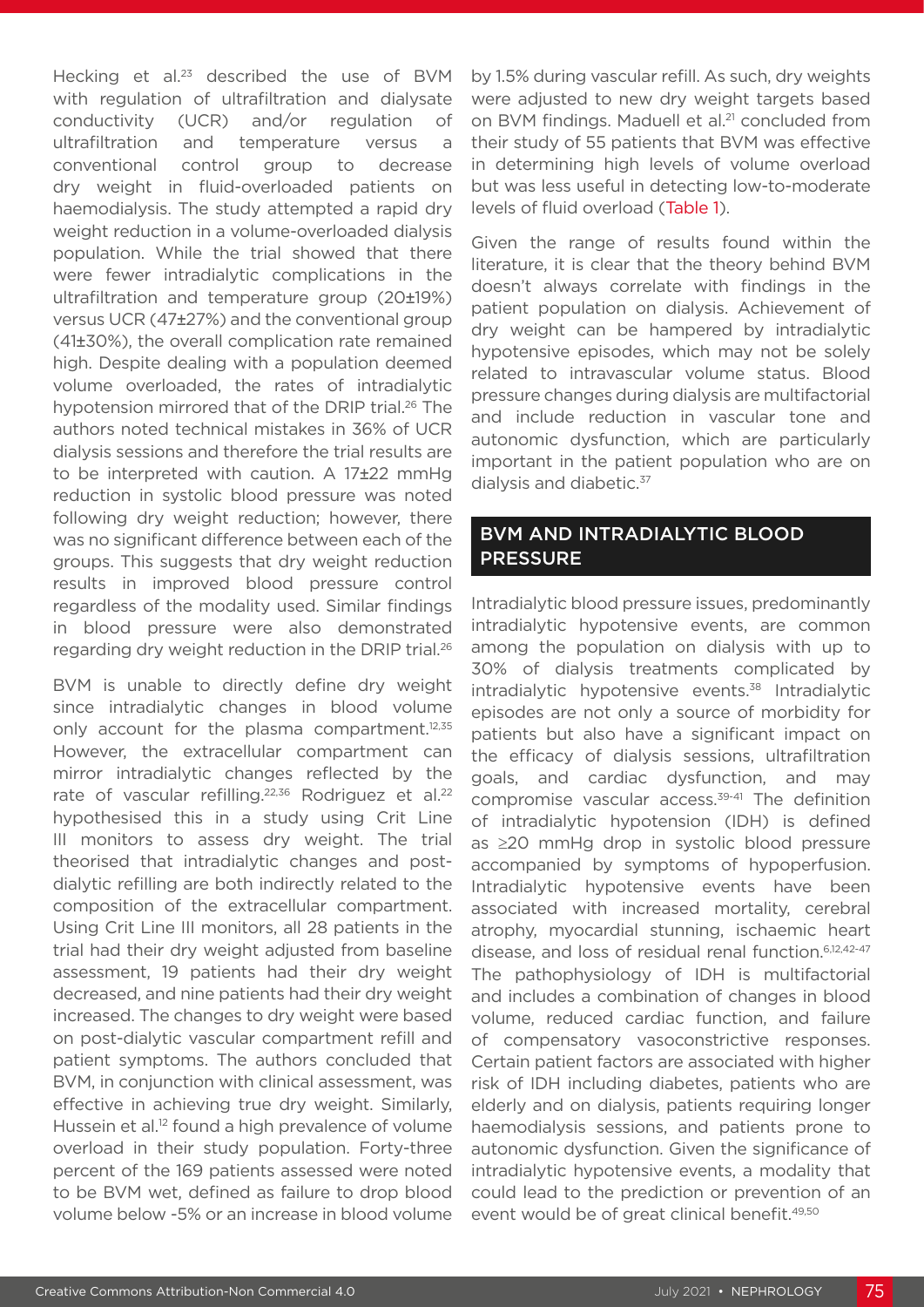Booth et al.13 conducted a study to assess the correlation between BVM and associated hypotensive invents in 72 patients on dialysis. While the results found that BVM correlated with changes in haematocrit, serum albumin, and extracellular fluid volume, the trends in BVM did not mirror intradialytic blood pressure. The data from this trial showed that there was no relationship between relative changes in BVM and intradialytic blood pressure. Similar results were also found by Leung et al.<sup>4</sup> who conducted a 22-week, multicentre, randomised cross-over trial in 35 patients receiving regular intermittent haemodialysis who had >30% of sessions complicated by symptomatic IDH.4 Following a 4-week run-in period to allow standardised dry weight assessment, dialysis prescription review, and rationalisation of antihypertensive medications, patients were randomised into a control group (best clinical practice) or the intervention group (best clinical practice plus BVM). The BVM group adjusted for ultrafiltration rate but not dialysate sodium. The primary outcome of the trial was symptomatic IDH defined as ≥20 mmHg drop in systolic blood pressure from baseline accompanied by symptoms of IDH.

At the end of the trial period there was no difference in the incidence of IDH between the two groups.

Bégin et al.<sup>25</sup> carried out a small study with more positive results for the use of BVM in the prevention of hypotension during haemodialysis. Seven patients on chronic haemodialysis with frequent IDH (>30% of dialysis sessions complicated by IDH) participated in a cross-over trial alternating between six consecutive sessions with blood volume regulation versus six standard dialysis sessions, for a total of 36 sessions. A dialysis session was considered event-free if symptomatic blood volume contraction did not occur, no sudden hypotensive event occurred, therapeutic intervention was not required, and departure from the dialysis unit proceeded as scheduled. The results showed a 74% increase in event-free sessions with use of BVM (50.8% versus 29.2% of sessions). While the results of this study had a positive result with the use of BVM to prevent hypotensive events, limited conclusions can be drawn given the small population involved. De'ziel et al.<sup>51</sup> studied hypertension control in a population on dialysis with ultrafiltration goals guided by BVM. The primary end-point was variation in baseline systolic, diastolic, and mean blood pressure from baseline to the end of the study. A secondary end-point was variation in baseline to the end of the study in the number of nursing interventions for IDH. This was a randomised controlled trial of 57 patients on chronic dialysis over a 6-month period. Patients were randomised to receive standard haemodialysis versus Hemocontrol**®** (HC) haemodialysis. Of the 44 patients who completed the trial (22 in each group), home blood pressure readings were available for 36 (19 in the standard haemodialysis group and 17 in the HC group). The trial showed a significant overall decrease in systolic blood pressure in both groups but no significant difference between the two groups (mean systolic blood pressure in the standard group decreased from 150.6 to 138.0 mmHg, and in the HC group systolic blood pressure reduced from 162.5 to 147.6 mmHg). However, on analysis of the secondary end-point, there was a significant reduction in the number of interventions required in the HC group versus the standard haemodialysis group. In addition, a quality-of-life questionnaire showed an improvement in the burden of kidney disease in the HC group while there was a deterioration in quality of life in the standard group. Overall, the literature presents mixed results for the use of BVM as a preventive measure for IDH. Further larger studies are needed to further assess its utility for this indication (Table 2).

## **CONCLUSION**

The use of BVM in both guiding ultrafiltration and preventing intradialytic hypotensive episodes has varied results in the literature. Given the significant interplay of physiological processes involved in volume control and haemodynamic changes in the population on haemodialysis, BVM may play a useful role in improving the efficacy and safety of care in addition to clinical assessment of patients, which is known to have its own limitations. However, further larger and more definitive trials, coupled with ongoing developments in technology, are needed to provide advances in this area.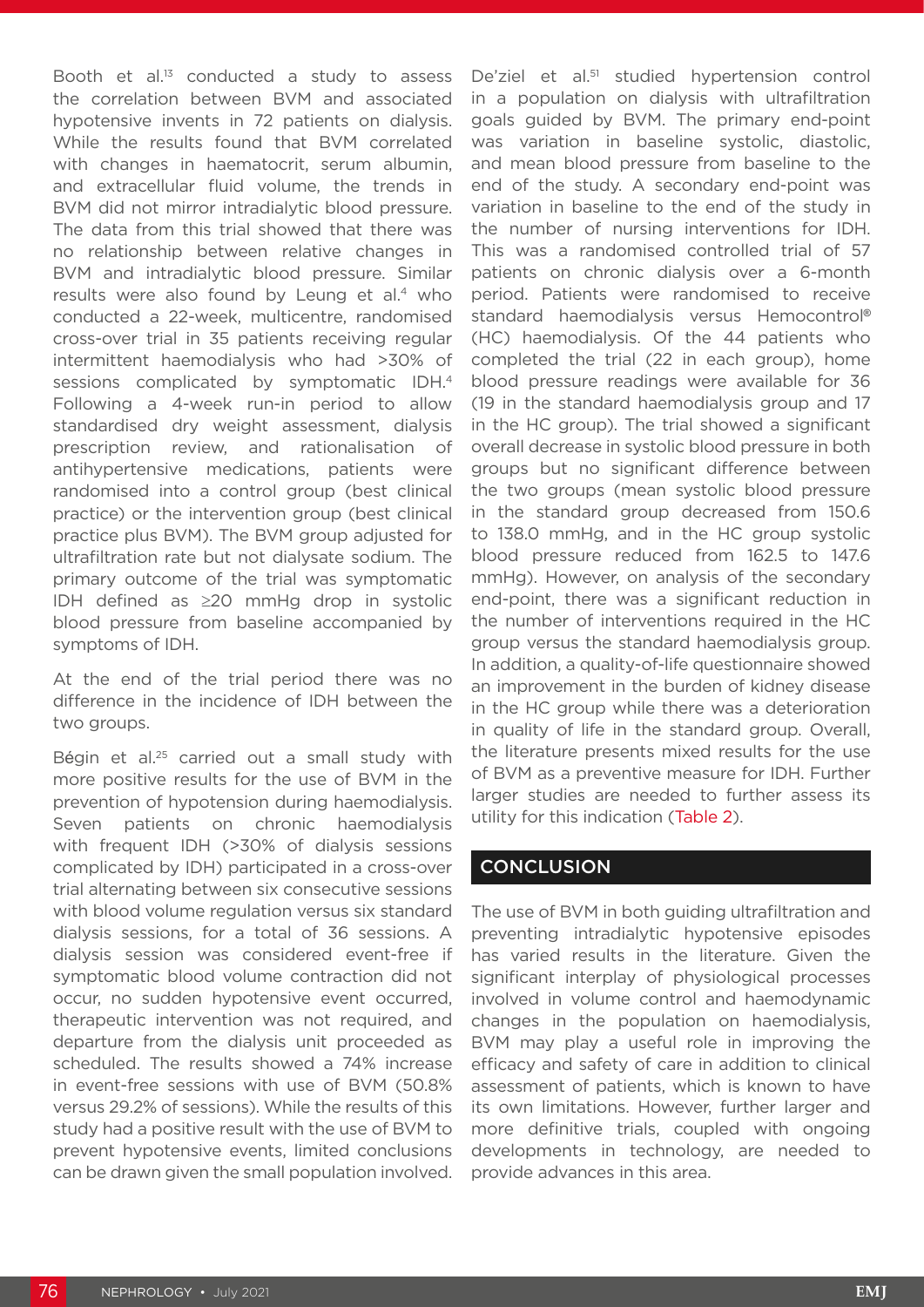Table 2: Comparison of trial outcomes in blood volume monitoring utilisation in intradialytic hypotension prevention.

| Publication             | Study type                     | <b>Study design</b>                                               | Population            | Outcome                                   |
|-------------------------|--------------------------------|-------------------------------------------------------------------|-----------------------|-------------------------------------------|
| Booth et                | Prospective                    | Prospective audit comparing                                       | 72 patients           | No significant difference                 |
| al., <sup>13</sup> 2011 | audit                          | mid-week dialysis sessions using<br>BVM-guided UF versus standard | Male: 50%             | in IDH with BVM-guided<br>sessions versus |
|                         |                                | dialysis on other days                                            | Female: 50%           | standard therapy                          |
|                         |                                |                                                                   | Mean age: 55 years    |                                           |
| Leung et                | Multicentre,                   | 22-week analysis, single-blind                                    | 35 patients           | No significant difference                 |
| al.,4 2014              | randomised<br>cross-over trial | study in IDH-prone patients<br>comparing BVM-guided UF            | Male: 83%             | in IDH events between<br>control group    |
|                         |                                | versus standard treatment                                         | Female: 17%           | and interventional                        |
|                         |                                |                                                                   | Mean age: 67 years    | BVM group                                 |
| Begin et                | Prospective                    | 12-week prospective cross-over                                    | 7 patients            | 74% increase in event-                    |
| al., <sup>25</sup> 2002 | cross-over trial               | analysis using "AB AB AB"                                         |                       | free dialysis sessions                    |
|                         |                                | design in patients prone to IDH                                   | Male: 57%             | with use of BVM-guided                    |
|                         |                                | (i.e., alternating six standard<br>HD sessions with six BVM-      | Mean age: 76 years    | sessions versus standard<br>HD sessions   |
|                         |                                | regulated sessions for a total of                                 |                       |                                           |
|                         |                                | 36 sessions)                                                      |                       |                                           |
| De'ziel et              | <b>RCT</b>                     | 6 month, prospective RCT to                                       | 57 patients (28       | 42.9% decrease in IDH                     |
| al., 51 2007            |                                | assess incidence of IDH events                                    | standard HD + 29 BVM  | events in BVM compared                    |
|                         |                                | in BVM-guided HD sessions                                         | HD)                   | to 35.7% increase in IDH                  |
|                         |                                | versus standard HD                                                | Male: 52% Female: 48% | events in control group                   |
|                         |                                |                                                                   | Mean age: 66 years    |                                           |

BVM: blood volume monitoring; IDH: intradialytic hypotension; HD: haemodialysis; RCT: randomised controlled trial; UF: ultrafiltration.

#### References

- 1. Wizemann V et al. The mortality risk of overhydration in haemodialysis patients. Nephrol Dial Transplant. 2009;24(5):1574-9.
- 2. Kalantar-Zadeh K et al. Fluid retention is associated with cardiovascular mortality in patients undergoing long-term hemodialysis. Circulation. 2009;119(5):671-9.
- 3. Velasco N et al. Optimal fluid control can normalize cardiovascular risk

markers and limit left ventricular hypertrophy in thrice weekly dialysis patients. Hemodial Int. 2012;16(4):465-72.

- 4. Leung KC et al. Ultrafiltration biofeedback guided by blood volume monitoring to reduce intradialytic hypotensive episodes in hemodialysis: study protocol for a randomized controlled trial. Trials. 2014;15:483.
- 5. Machek P et al. Guided optimization

of fluid status in haemodialysis patients. Nephrol Dial Transplant. 2010;25(2):538-44.

- 6. Agarwal R et al. On the importance of pedal edema in hemodialysis patients. Clin J Am Soc Nephrol. 2008;3(1):153-8.
- 7. Agarwal R, Weir MR. Dry-weight: a concept revisited in an effort to avoid medication-directed approaches for blood pressure control in